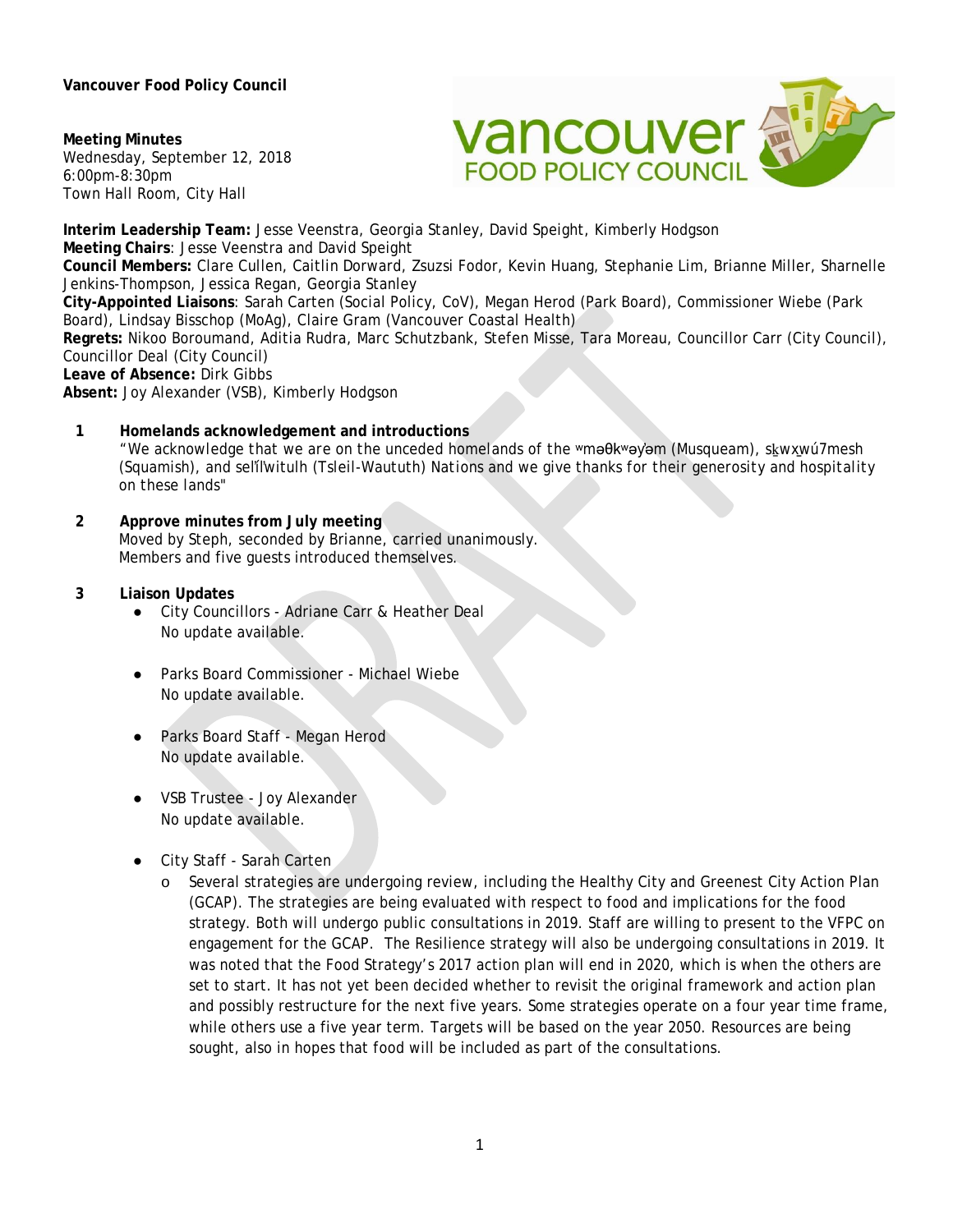## Discussion

- What impact would an update have on the existing action plan? The previous work with the Food strategy update created a two year action plan. Any update to the food strategy will require Staff will be hired to work on it, rather than pull from existing staff resources / projects, and ensure it is relevant with the other strategies. The Healthy City Strategy operates on a four-year cycle (aligned with capital budget planning processes) while the GCAP is updated every five years. The Park Board will also be working on their Local Food Action Plan, which may be combined with the Food Strategy, or highly integrated. There are also advantages to having a stand-alone plan. A joint community engagement process was recommended. It was noted that this work is subject to any post-election changes.
- Is there a conflict in resourcing between Healthy City strategy and food strategy? The Food Strategy update is directed from, and championed by, Social Policy. As food is integrated into other strategies, there is not a resource conflict with those, although other priorities affect social policy that may pull resources away. The GCAP is exploring a shared leadership model to ensure city-wide support.
- o Report to Council recommend renewed funding to VSB and Strathcona and new funding to Fresh Roots. The report will go to council next Tuesday. The motion on a universal school food program was referenced, as well as the motion that ties together income security and food security.
- o Climate change adaptation strategy will be renewed, and is on the agenda for the first meeting of the new City council. Staff in Social policy have looked at it with a 'food lens' and have reached out to key individuals to explore how salmon habitat can be protected. Sarah can pass on relevant input to the staff responsible.
- o Food assets will not be discussed in October; work will continue next year, tied to GCAP target updates.
- o Accessibility strategy Social Policy will take the lead in 2019; SARAH will check if any related reports are expected to go to council.
- Vancouver Coastal Health Claire Gram No update available.
- Ministry of Agriculture Lindsay Bisschop No update available.

### **4 Wild Salmon Caravan Update**

The caravan will begin on Sept 22 in Vancouver. A concrete suggestion for action from Dawn's training was that the VFPC formally support the Caravan, leading to the proposed motion. Georgia tabled the motion that was circulated in advance through email, and was seconded by David. After the motion was read, it was amended to incorporate more general language to support also future iterations of the caravan. The amended motion:

Moved by Georgia, seconded by David:

BE IT RESOLVED THAT the Vancouver Food Policy Council endorses the Wild Salmon Caravan (which in 2018 takes place September 22 to 29), starting in Vancouver and travelling to the Adams River by encouraging Vancouver residents and City of Vancouver staff and elected officials to take part in the event, encouraging its members to contribute to the event as volunteers, and committing to promoting the event through its own promotional channels.

All in favour, carried unanimously (see full motion appended).

Nikoo has circulated information about volunteering for the event; the info will be sent again to encourage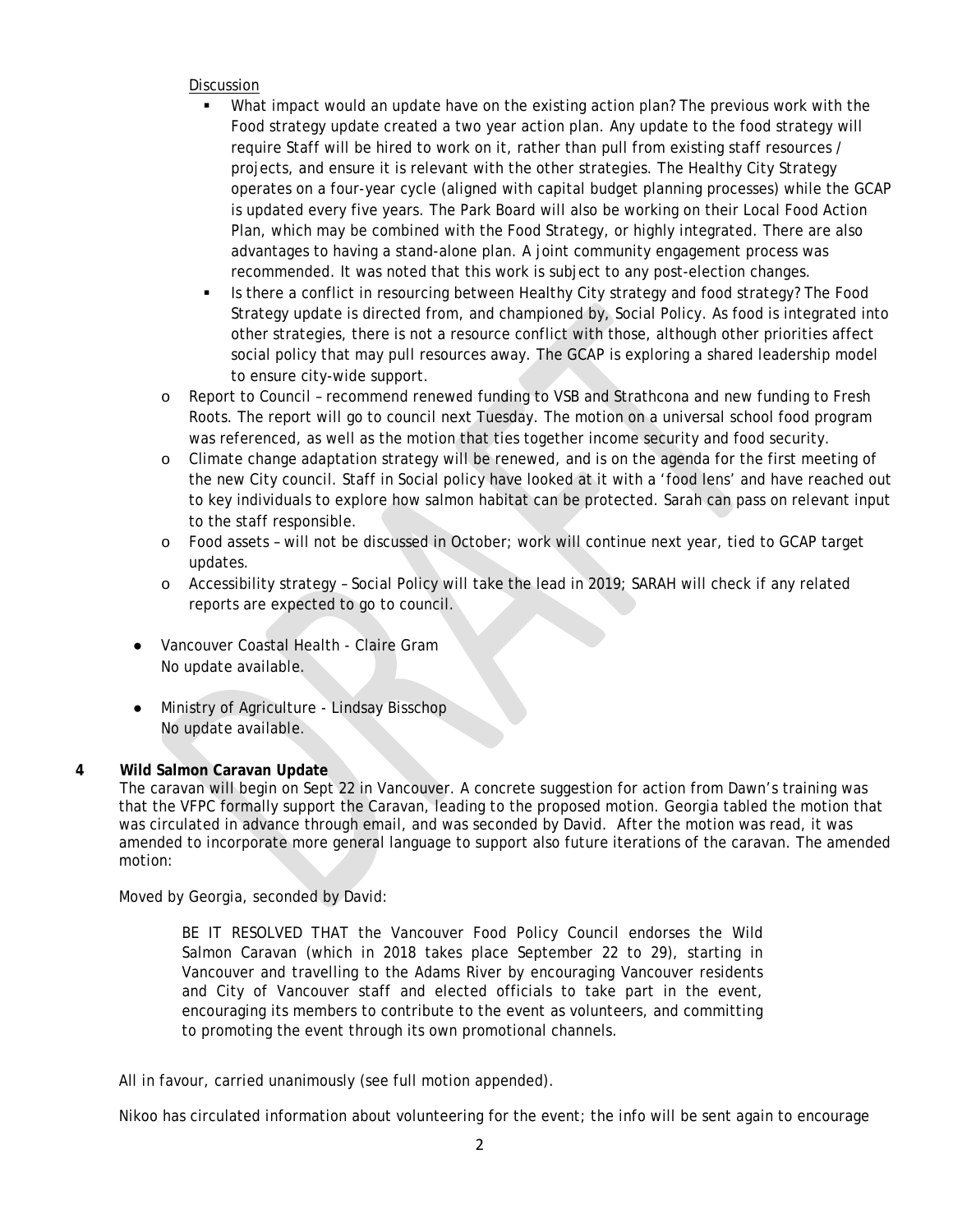support in all ways. GEORGIA will promote through the VFPC twitter account and email listserv.

# **5. Open letter re: Escobar restaurant**

Previously the VFPC had voted in principle to support the drafting of an open letter addressing the issue, pending edits. Edits have not yet been shared with council members. The changes include the removal of what the City is being asked to require of food businesses, although the spirit still exists as a recommendation. The new draft commits the VFPC to support the Latin community to research alternative approaches. The language is better aligned with the food charter, and examples were added from other jurisdictions. The revised letter was read aloud to ensure members are comfortable with the changes made without voting again.

### Discussion

- It was clarified that the VFPC commitment is to support the Latin American community to do research, not to conduct the research.
- The VFPC will support the local Latin American community, who is connected more broadly.
- There is no call to action for the restaurant; the letter aims to support the Latin American community and promote a wider dialogue, not to shut the restaurant down.
- It was suggested that businesses could be required to submit a checklist when applying for a business license that would ask if they have considered the cultural implications of the chosen name.
- It has been confirmed that the restaurant was named after *the* Pablo Escobar. The messaging changed after the community's reaction.

The FOOD JUSTICE working group will finalize and distribute the letter to VFPC members.

### **5 Letter of Support - Cedar Cottage Community Garden**

An application for endorsement was submitted, and Yiman (garden member) was invited to present. Cedar Cottage garden is seeking endorsement of their application to the Park Board to relocate the garden to a section of Trout Lake (view proposal here). The garden, including fruit trees, a bee garden, and communal areas, is currently on City-owned land, which will soon be occupied by the Vancouver Affordable Housing Agency [\(VAHA\)](http://vaha.ca/). The current site is two blocks from Trout Lake. A large portion of the garden will be displaced, and the remaining part will then likely be heavily shaded. It was noted the area will be heavily densified.

After exploring other nearby sites, garden members determined that with its size, Trout Lake would be the best option for relocation. A 2014 proposed draft Park Board plan had designated an area of the park for a garden, which is the proposed area for relocation as it is the least-used part of the park. More details can be found in the application about why other sites are not suitable. The application was submitted in late July, and members are in conversations with stakeholders to seek support.

#### Discussion

- Members pay a \$30 annual fee per plot, which would be waived for low-income residents if requested to ensure public access to the space. Neither the current nor the proposed sites have fencing.
- The entire garden would be moved, even though part of it is on land leased from TransLink. That space will be kept, however it's not yet clear what could be grown there due to expected shading from the new buildings.
- To incorporate green space, it was suggested that the roof of the new development be used for a green roof. It was noted the roof would not have public access.
- Garden members are not aware of a current land use plan for Trout Lake; the 2014 draft plan was the most recent found. The Park Board will begin renewal for Trout Lake in 2019.
- Garden members are not aware of other organizations that want to use the space, and have not spoken to neighbouring residents. There are nearly 100 members of the garden, over 60 of which have signed their support. One member does not agree.
- An image taken from Google satellite shows sufficient light at the proposed site. The orchard section of the garden would be integrated with existing trees on the proposed site.
- It was noted that there will be more temporary housing built on City land, which may impact current gardens, and that this could be a recurring issue. This is the first year since tracking began that the number of food assets will decrease, due to the loss of garden plots.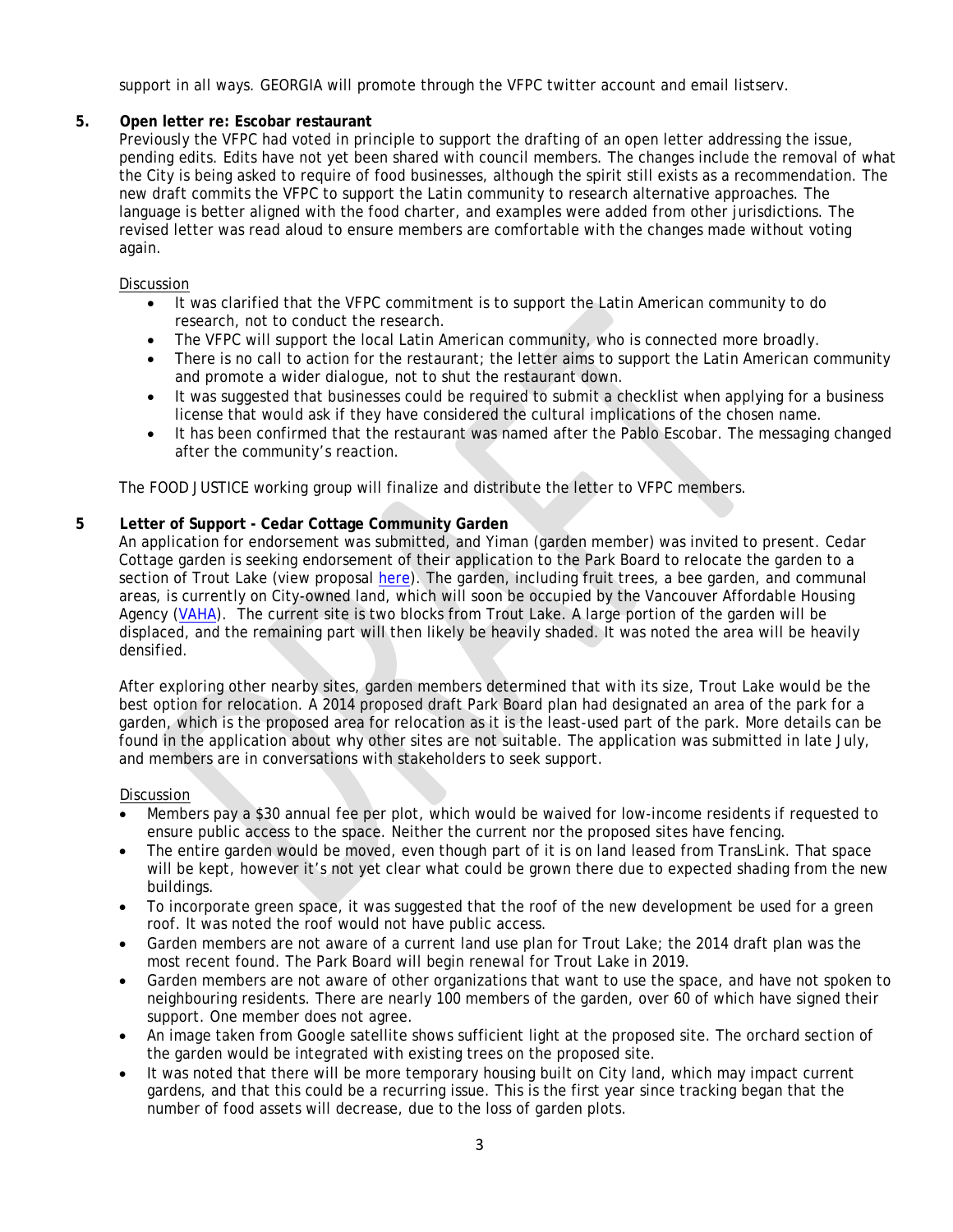- The current site is not large enough to trigger the large-site rezoning process. If the application is supported by the VFPC it was suggested that VAHA could be asked to incorporate a food asset to replace what will be lost.
- The current application would relocate the same area as the current garden, and does not request an increase in space, although members would be willing to increase the size.
- If approved by the Park Board, a public engagement process would be conducted. The Park Board is doing an internal analysis to determine the best location.
- It was noted that the 2014 draft plan was not approved by the Park Board, and the preferred concept did not include a garden.
- A question was raised regarding supporting this specific application, or providing broader support, noting that it would set a precedent.
- With less City-owned land available for gardens, and to balance space needs, it is important to know if there are objections from the Park Board before providing blanket support for gardens in parks.
- For permanent (non-modular) housing, resident-oriented rooftop gardens could be explored.
- It was noted that VAHA, as a city entity that wants to support both food and housing priorities, is willing to cover costs of relocation. Another site was proposed, but members felt it was not ideal.

After discussion, it was decided that the leadership group will summarize themes and get feedback to draft a letter to vote on in October.

## **6 Motions for October Meeting**

With one more formal meeting before the VFPC dissolves, there may be a desire of working groups to present motions. As these often need discussion, working groups were invited to present preliminary issues for discussion now. The Membership working group is working on revising the structure, and will table a motion to support the revised structure and process to implement that structure. Drafts have been circulated. Other working groups are encouraged to send material in advance if intending to present a motion.

## **7 Big Hunger & Food Bank Nation Event Update**

In April 2018, a motion was passed to support a book launch for Graham Riches. The event will take place Oct 2, 7-8:30pm at the Mount Pleasant Neighbourhood House. Working on formatting, David will act as Chair and work with them on the Q&A. Communications are being drafted for distribution. VFPC's role is to chair and support the event through communications. There will be introductions, 15 min presentations, and then questions from audience. Some questions will be prepared in advance – VFPC members are invited to provide questions. All questions can be sent to members in advance for feedback. The event is titled: Domestic Hunger in the U.S. and Canada – Towards Food & Social Justice members encouraged to attend.

### **8 Election Working Group Update**

Given the tight timeline and other related events, the groups has decided to move away from a civicengagement event. With the three goals, the group is open to reaching out to other groups with marginalized voices to develop questions for candidates. To build networks to support process going forward. Members were asked to identify new groups that may be interested; SHARNELLE will contact them.

### **9 Working Group Recommendations**

As recent work has focused on the three priority working groups (membership, reconciliation, election), other working groups were asked to share thoughts that will be passed on to the next council for consideration.

Food Justice – has been active (film showing, indigenous-led workshops), and the work still needs to continue. The VFPC is engaged on some of the wider issues, and while there are no specific priorities, members were encouraged to share and promote the 'Unpacking White Privilege' workshop during the hiatus. The groups offered to invite a member (Colin) to do a future presentation based on research.

Development – has not been very active, have met on an as-needed basis. More work will need to be done (e.g. with Britannia redevelopment), as it will continue to be relevant. The group struggled with process, and would like to develop relationships in Planning to encourage them to send relevant info early in the process. Typically, information has been received from Social Policy.

Waste – Will Jung had been the lead. A major outcome was the toolkit produced by UBC students that identifies potential end users. The group also advised the City on single use items. The work has much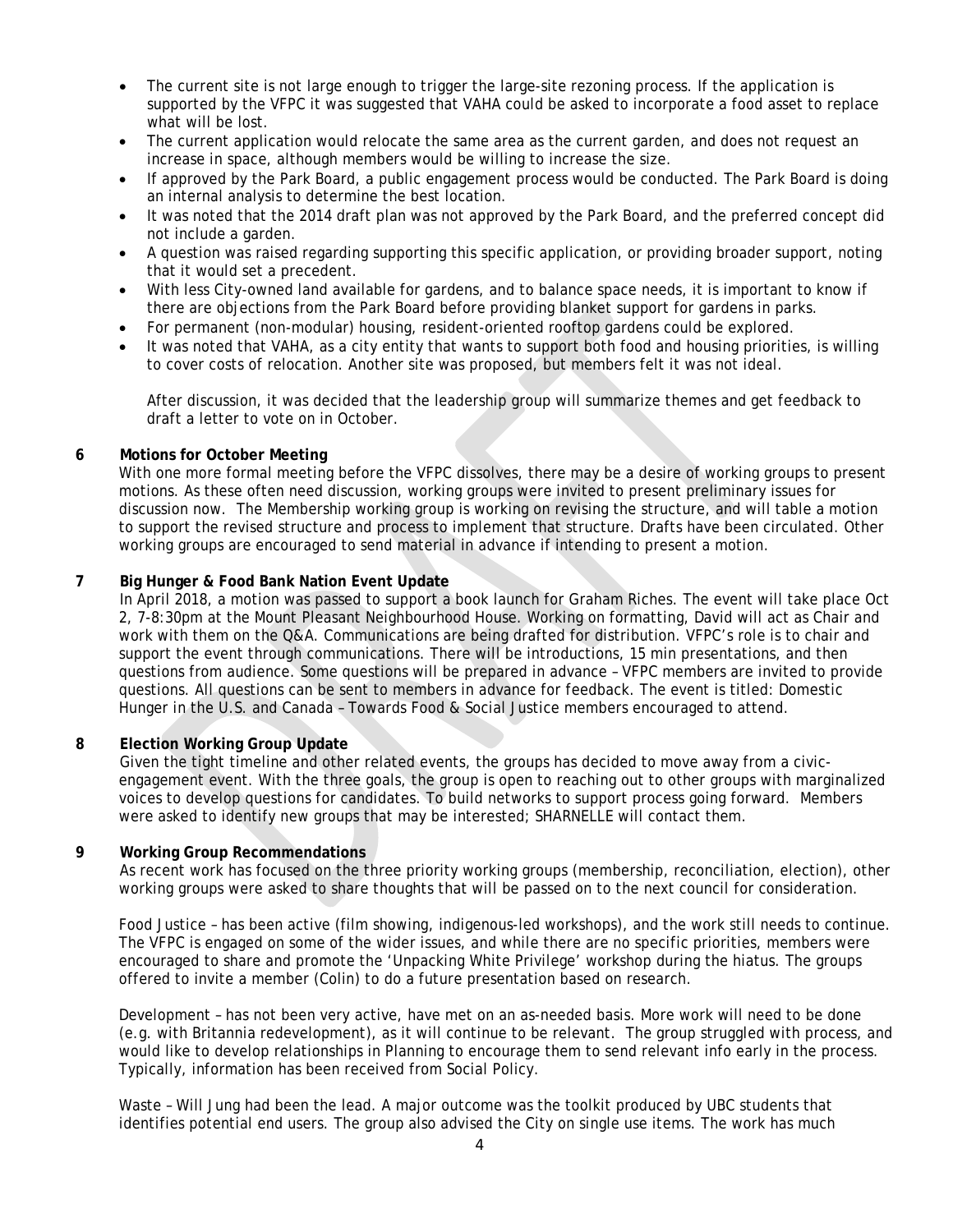potential, and should continue. It was noted that Engineering may hire someone to look at food waste.

Children and Youth – have been active, continuing work as member of the Coalition for Healthy School Food. The work is still relevant, especially in light of the VSB motion to explore a model for a universal food program.

Urban Farming –have put together recommendations for the City, and meet seasonally during the winter. Urban farm farms are good incubators for those who want to expand rurally. In the city, there is a network, mentors, and support from formal organizations that is not available in rural BC. BC farmers are aging and there are not many mentors. Farmers find it challenging to go through licensing, there could be a role to facilitate those processes. The group's work also includes land retention (ALR) and other suitable lands in the urban environment. There is a commitment of the group to evaluate the City's policy.

Reconciliation working group – has had nebulous membership. Work needs to be done to finalize the report for the grant, and to check in with Dawn about the workshop report, to provide continuity for the next council. SARAH will check in on requirements. It was suggested that this work could be shared with other FPCs through the listserv.

### Discussion

- Each working group will need to articulate their role, priorities and any recommendations. New members may or may not support the work.
- It is unclear if binding motions made by this council would be binding for subsequent councils.
- The City puts out one call for all advisory groups; it was suggested that the VFPC put together a blog post (as done before the current term) that outlines the work of the VFPC.
- It was suggested that a mixer be hosted for old and new members to share information. SARAH can assist contacting old and new members.

### **10 Bread Basket**

- 10.1 DAVID will work with and Sarah and city clerk's office for info for what happens beyond that meeting. It was noted that the VFPC can continue to meet informally.
- 10.2 Will Valley (UBC) has expressed willingness to support the VFPC and partner with working groups for the LFS 350 class.
- 10.3 Some members were at place-based food systems conference recently. One session on FPCs indicated that many challenges are similar to those of the VFPC. One keynote speaker said social justice is at the heart of many issues- need to confront those to address food systems issues. Talks have been recorded and are [online.](http://www.kpu.ca/pbfs2018/keynote-speakers)

### **11 Motion to adjourn**

Moved by Caitlin, seconded by Sharnelle, carried unanimously.

Meeting adjourned at 8:34pm